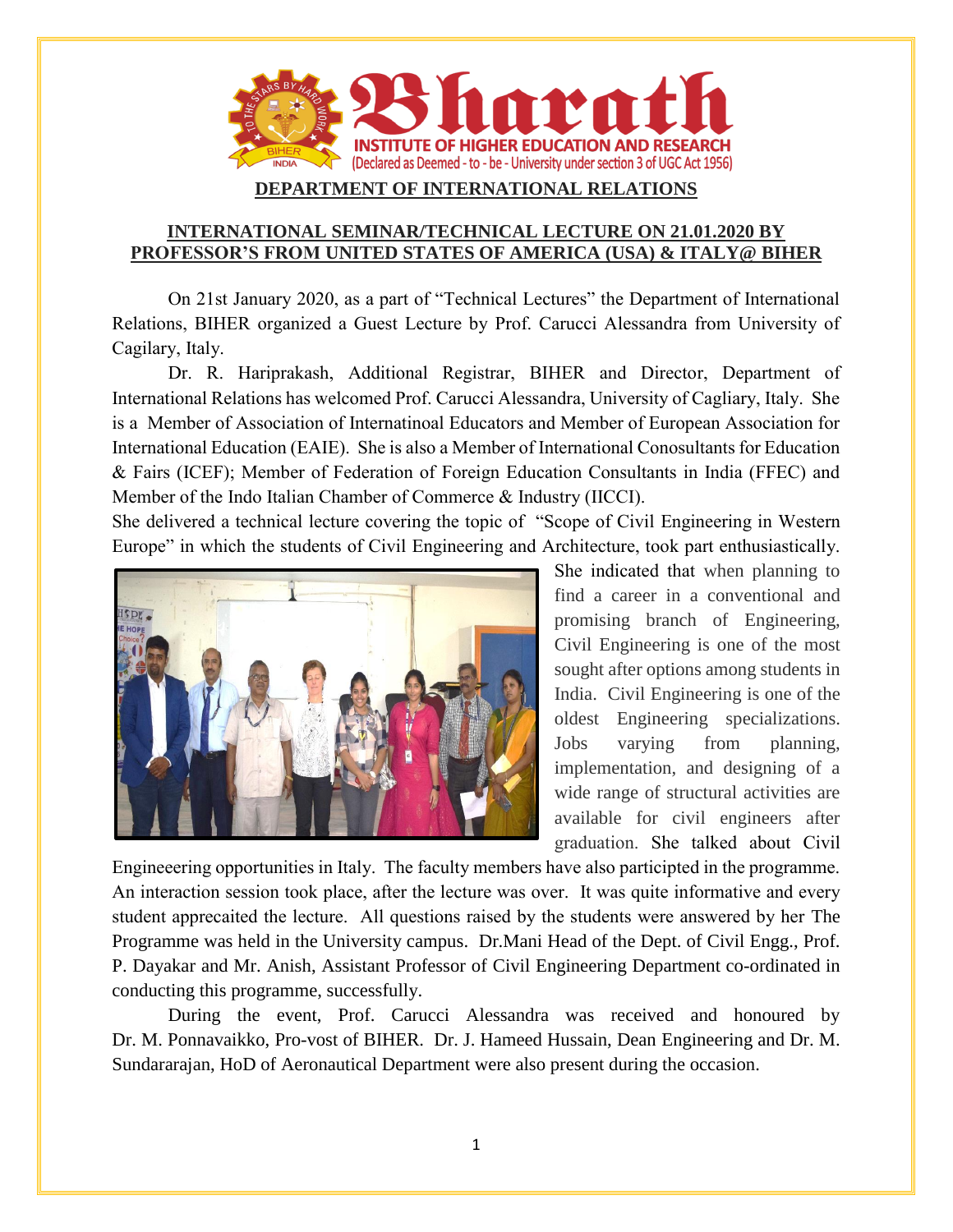As a part of Technical Lecture Series by the Eminent Foreign Delegates, to create awareness to the students of BIHER, on the technological trends in worldwide, the Department of International Relations, organized another Technical Lecture by the International Faculties / Delegates from USA, on 21st January, 2020

Dr. R. Hariprakash, the Additional Registrar has welcomed the Delegates namely, Dr. Marylou DeWald, Dean of International Programs and Professor of Business Administration & Internatinoal Programs, Ottawa University, USA and Dr. Frank R. Trocki, retired Montana State University Northern Chancellor and presently as Senior Partner in HMS (an international marketing and recruiting firm) LLC, Harrisburg University, USA and Mr. Karla Engel, University Liaison for the programme and introduced each one to the Students and Staff. Dr. T.R. Rangaswamy, Head of EEE Department co-ordinated this Programme which was organised at EEE Smart Room.



While addressing the students, Dr. Marylou DeWald covered the topic "Trends of Engineering & Technology in USA" with more than 30 years of experience in the realms of International Expertise, small business ownership / operation and entreprenurial education, Dr. Marylou DeWald described the current trends in the field of Engineeing in USA.

In her technical lecture

delivered by Dr. Marylou DeWald talked about the new trends that can help in shaping the future of Engineering. She listed out the trends viz. Continued Industry Digitalisation; Cloud computing; Virtual Design and Immersive Architecture, Sustainability. The year 2020 is going to be more about the evolution of the existing technologies than about innovation. In her Lecture, she said that Rapid change is going to characterize the technological trends impacting Engineering and manufacturing in 2020. and at the same time, the industry is going to see a continuous effort and challenge to meet the sector's skills shortage.

Major Engineering technology trends are going to be visible in the near future and hence she appealed to the students that they should Master Soft Skills for a Successful career.